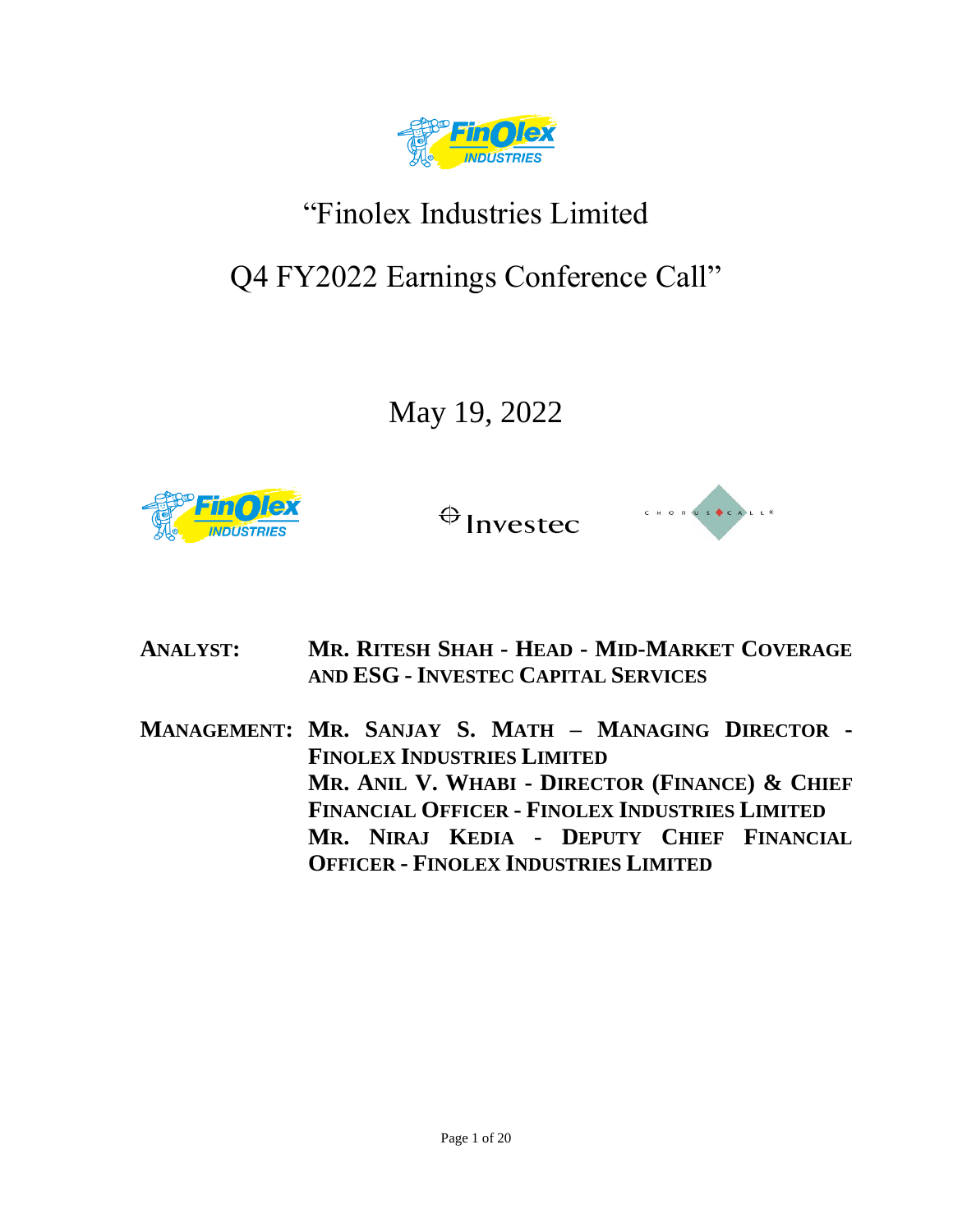

**Moderator:** Ladies and gentlemen good day and welcome to the Q4 FY2022 Earnings Conference Call of Finolex Industries hosted by Investec Capital Services. As a reminder, all participant lines will be in the listen-only mode, and there will be an opportunity for you to ask questions after the presentation concludes. Should you need assistance during the conference call, please signal an operator by pressing "\*" then "0" on your touchstone phone. Please note that this conference is being recorded. I now hand the conference over to Mr. Ritesh Shah, Head of Mid-Market Coverage and ESG from Investec. Thank you and over to you, Sir!

**Ritesh Shah:** Thank you Rutuja. Thank you all for joining the Conference Call. We have with us from the Finolex management Mr. Math, Managing Director; Mr. Whabi, Director (Finance) & CFO and Mr. Kedia, Deputy CFO. First I would like to thank Mr. Math for his continuous support and guidance over last decade and also we wish him very best for the next phase of his life. Also we will take the opportunity to congratulate Mr. Whabi and Mr. Kedia as they step into new roles as Managing Director and CFO respectively. I will request Mr. Math for initial remarks and Sir if you could please touch upon the announced management role changes for the wider benefit of all that would be great. Over to you Sir! Thank you so much.

## **Sanjay S. Math:** Thank you Ritesh and good morning to all of you ladies and gentlemen. I welcome you to this investor conference call quarter for Q4 FY2022 and full year FY2022 Earnings release. Thank you for your continued interest in Finolex Industries Limited.

The company has once again reported robust set of financial numbers by reporting the highest ever quarterly and annual revenues. PVC prices after touching all-time high of \$1900 per metric ton has now come down to \$1500 level. The demand scenario remained robust with growth in volumes. The company's operating performance has consistently shown a good improvement. Let me give you some performance indicators for Q4 of FY2022 as well as for the full year of FY2022.

Q4 FY2022 highlights: Total income from operations was Rs.1595 Crores for Q4 up by 28% against Rs.1249 Crores in last year's Q4. On the full year basis revenues grew by 34% to Rs.4647 Crores against Rs.3462 Crores. Volume in pipes and fitting segment grew by 30.5% to 78629 metric tons in Q4 2022 against 60232 metric tons in Q4 last year. This segment reported the growth of 11.7% to 236895 metric ton in FY2022 against 212060 metric tons in FY2021. EBITDA excluding exceptional items stood at Rs.264.66 Crores for Q4 2022, down by 35.5% against Rs.410.05 Crores for Q4 2021. EBITDA excluding exceptional items for the year 2022 was 3.5% up to Rs.1024 Crores against Rs.989 Crores in FY2021. PAT including exceptional items for the quarter up by 66% at Rs.494 Crores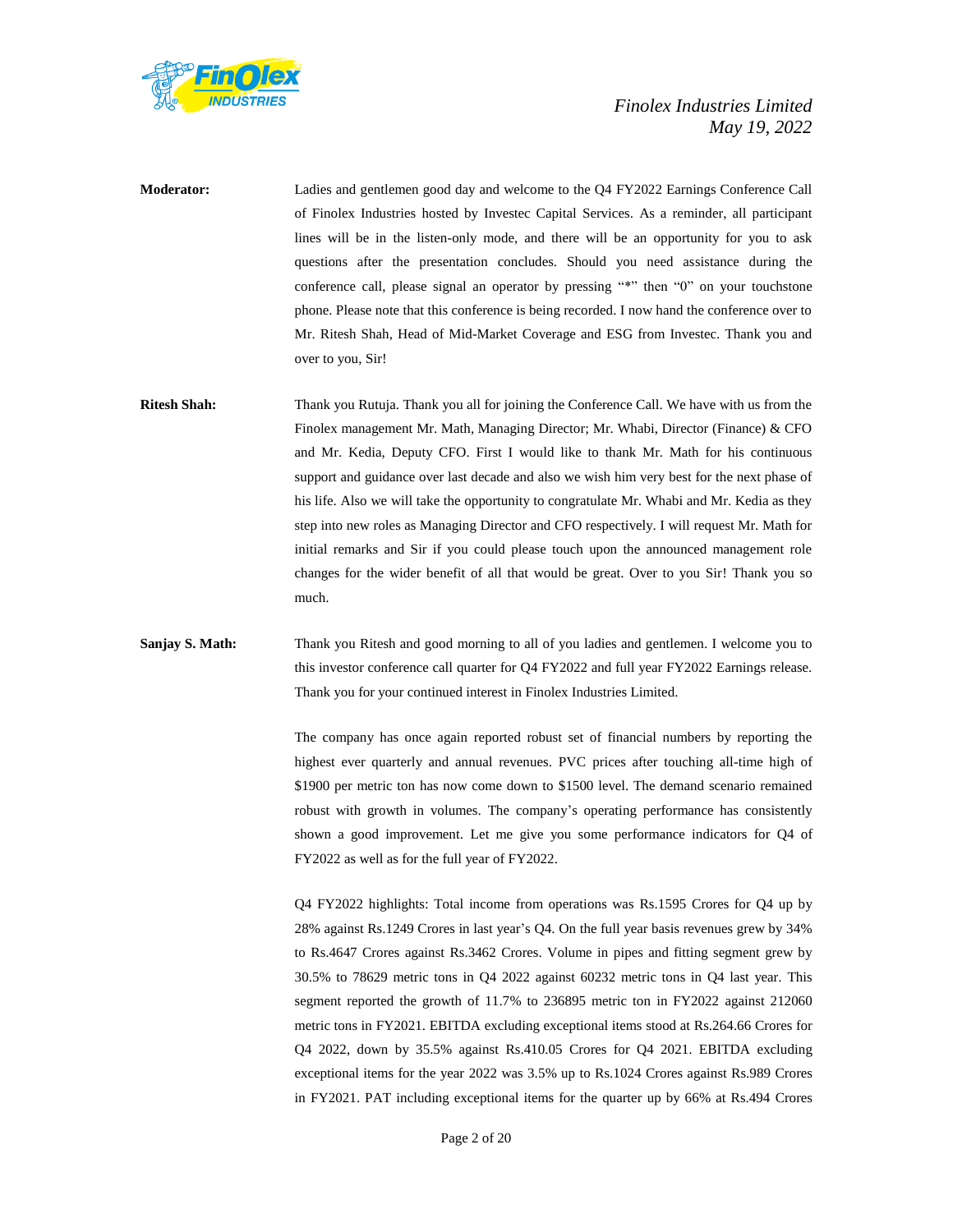

against Rs.297 Crores for Q4 2021. On a full year basis PAT including exceptional items was Rs.1053 Crores up by 45% in FY 2022 against Rs.728 Crores last year. The company reported an exceptional gain of Rs.376 Crores on account of assignment of leasehold rights on land during the quarter.

Now getting into segmental performance: EBIT in the resin segment was down by 52% on year-on-year basis at Rs.157 Crores in Q4 2022. For the full year, the segment reported a growth of 4% to Rs.723 Crores compared to last year FY2021. EBIT in pipes and fittings segment on the other hand has increased by 36% to Rs.94 Crores in Q4 2022 compared to Q4 2021. For the full year, the segment reported a stable performance with marginal fall of 0.4% to Rs.250 Crores from Rs.251 Crores in FY 2021. The company had a net cash surplus of Rs.1550 Crores as on March 31, 2022.

Before I leave this floor open to the questions I think let me thank all of you for the support that you have given to Finolex, I am retiring by this month end and I am handing over my charge to Mr. Whabi who you have already met. I believe that I am leaving this company on these stronger hands and we will see that Finolex grows under his leadership in the near future. While I will be answering few questions anything on the future guidance Mr. Whabi and Mr. Kedia will be taking your questions and they will be answering more I would not be able to give any further guidance on the next year's performance. It will be better that they handle this question. At the same time I will be adding wherever there is possibility to answer your other questions on technology or any other things. So thank you gentlemen for the support you have given as well as the support that you will be giving to my new colleagues. Thank you. I will leave this floor open to the questions to all the investors now.

- **Moderator:** Thank you very much. We will now begin the question and answer session. The first question is from the line of Ritesh Shah from Investec Capital. Please go ahead.
- **Ritesh Shah:** Sir I will just start with the first question till we have a question queue. My question is on the balance sheet, we have monetized a part of the land bank, there is a lot of cash on the book how should one look at incremental capital allocation, if at all if we are looking at any particular capex where it could be, if not is there any particular timeline on dividend that one can expect? That is the first question then we will go to the question queue. Thank you.
- **Niraj Kedia:** Good morning Ritesh. On capex front we hope to incur 200-250 Crores over the next oneand-a-half years. We also understand large amount of cash should not and will not remain in the books for long, so decision on that will be taken soon.
- **Ritesh Shah:** Sure. Rutuja we can go to the question queue. I will join the question queue. Thanks.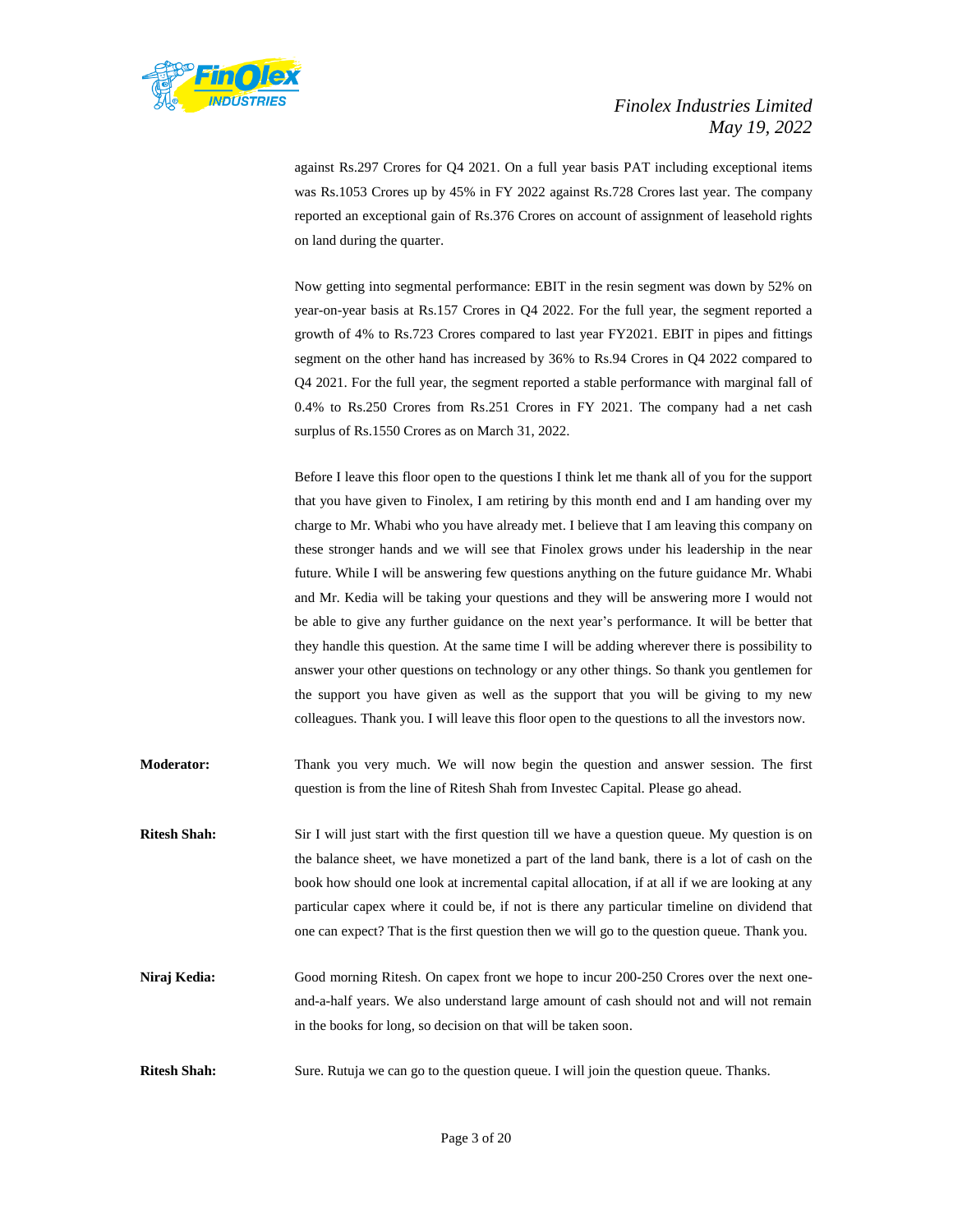

**Moderator:** Thank you. The next question is from the line of Rahul Agarwal from InCred Capital. Please go ahead.

**Rahul Agarwal:** Hi! Good morning and thanks for the opportunity and as Ritesh said congratulations to the entire team and SanjayJi for the contribution and guidance and best wishes to AnilJi and Niraj for more responsibilities. Well first question on pipe volumes we could see the number pretty strong for the quarter, we understand the agri season pickup, but how about non-agri, it looks like you were very aggressive during the quarter. I can also see that from the balance sheet because the debtor days have increased a bit, my sense is you mentioned about higher credits to be offered on that business, so if you could help us understand the growth strategy and the planning for fiscal 2023 and purely this is obviously in light with falling PVC pricing because we are seeing another Rs.10 cut now from Reliance and channel might be very different because we saw that during October to December there are lot of destocking, so on that background if you could just help us understand how should we think about the business in terms of growth for fiscal 2023 that is the first question?

**Niraj Kedia:** See on non-agri our growth in this quarter, we did roughly 23000 tons non-agri which is a growth of 23% over last year and on a full year basis it is 27% growth and when you talk about the debtors on the balance sheets if you see PVC prices have gone up and as our share of non-agri inches up so we had a non-agri, agri mix of 25% two years ago in terms of volume, which was 29% last year and this year we have ended at 33% and continuing with the same philosophy and the same strategy going forward also the non-agri basket will grow in proportion. In fact in value terms it is more than 40% for this financial year, and that is why you see the debtors slightly being more, but if you see we do not give any long extended credits even in non-agri, credit days generally range between 30 to 60 days and if you see what is outstanding there is roughly 45 days of non-agri sales if you take it.

**Rahul Agarwal:** How should we look for the year in terms of growth for volumes?

**Niraj Kedia:** Again double digit growth is something that we are vying for. Hopefully now we are at least, I am personally confident that the Corona is behind us, so those blips we should not see. This year April was kind of lukewarm because prices were going down, PVC prices, but now as we speak market seems to be picking up. The peaks that we have seen two years ago, but still we are seeing pretty strong demand right now both from agri and non-agri.

**Rahul Agarwal:** On the outlook on spread, so obviously the profitability for resins is halved almost quarteron-quarter, I thought the Jan, Feb started well, but I think Feb and March was not good on those spreads, so if you could help us understand some outlook for the next six months very short-term on what do you think about resin profitability and help us with the fourth quarter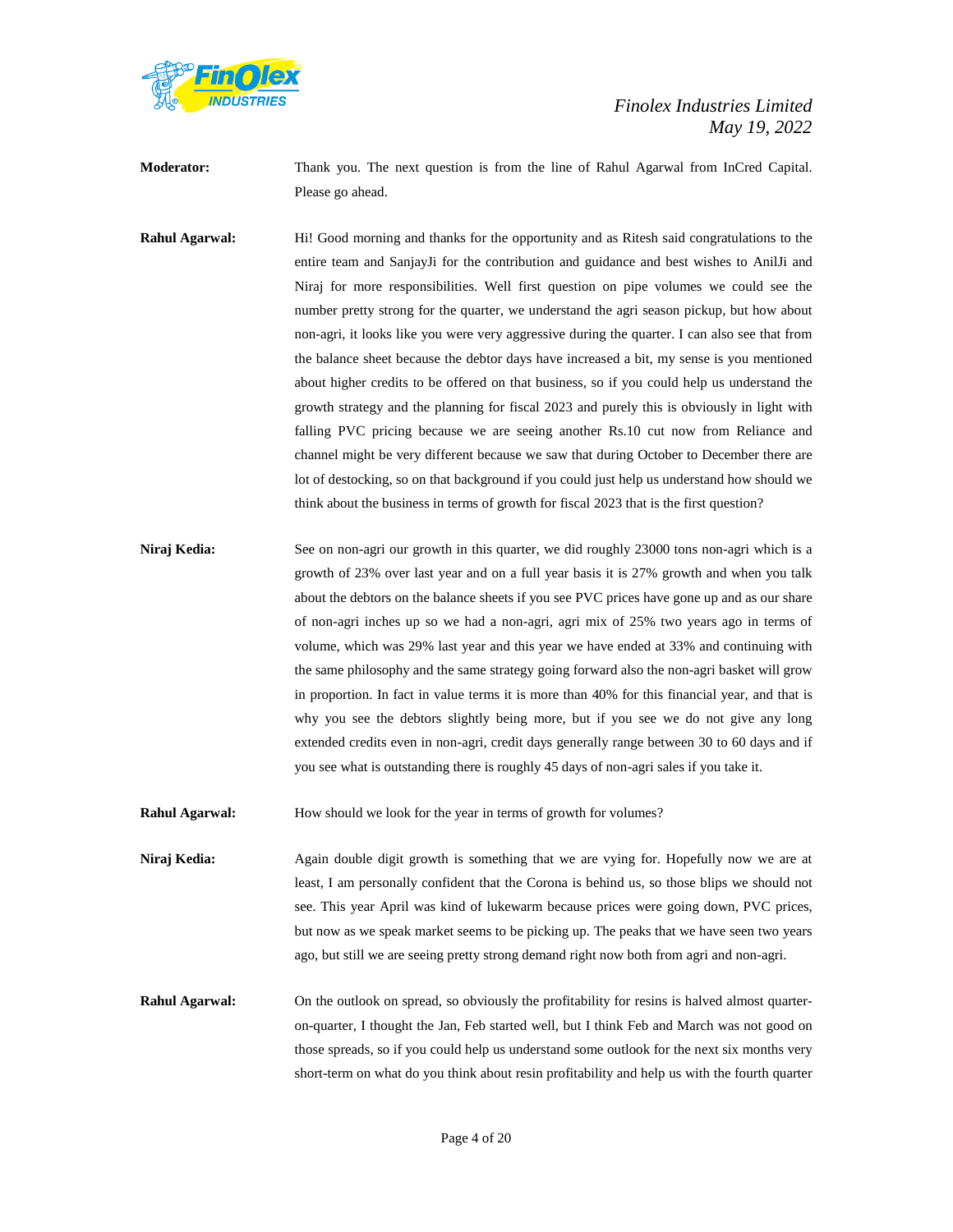

and the current trends on the PVC, EDC, PVC VCM spreads along with PVC and ethylene prices? Thank you.

**Niraj Kedia:** So broadly right now PVC prices are around \$1500, EDC is around \$680 and VCM is around \$1270. The PVC EDC delta is roughly \$850 and PVC VCM delta is \$250. You are right the resin spreads have reduced obviously because see there is always a lag between while though the resin is not directly relatable PVC prices move for various reasons not necessarily because of raw material price changes and raw material prices also change not keeping PVC in mind. So in November, December, January we saw the raw material prices especially EDC going up and with PVC prices coming down and that is the impact that you see in the reduced or contracted margins for the resin segment in Q4. In future we will see how the market goes because there are other factors also which come into play, there is slowdown in China, so material being pushed into India, which is also affecting the PVC prices in the country, so it remains to be seen Rahul how the delta moves going forward.

| <b>Rahul Agarwal:</b> | The numbers you gave was the current picture right?                                                                                                                                                                                                                                                                                                                                                                                                |
|-----------------------|----------------------------------------------------------------------------------------------------------------------------------------------------------------------------------------------------------------------------------------------------------------------------------------------------------------------------------------------------------------------------------------------------------------------------------------------------|
| Niraj Kedia:          | Yes.                                                                                                                                                                                                                                                                                                                                                                                                                                               |
| <b>Rahul Agarwal:</b> | What was the fourth quarter spread?                                                                                                                                                                                                                                                                                                                                                                                                                |
| Niraj Kedia:          | Fourth quarter PVC EDC was \$727 and PVC VCM was \$350.                                                                                                                                                                                                                                                                                                                                                                                            |
| <b>Rahul Agarwal:</b> | Thank you so much. I will come back in the queue. Thank you so much and all the best.                                                                                                                                                                                                                                                                                                                                                              |
| <b>Moderator:</b>     | Thank you. The next question is from the line of Sonali Salgaonkar from Jefferies. Please<br>go ahead.                                                                                                                                                                                                                                                                                                                                             |
| Sonali Salgaonkar:    | Sir, thank you for the opportunity. My first question is on the industry demand front. You<br>mentioned that the demand is picking up in May as we speak, could you help us understand<br>what is the current channel inventory position in both agri as well as non-agri?                                                                                                                                                                         |
| Anil V. Whabi:        | As we have been saying normally dealers do not keep inventory when the prices are<br>volatile. In normal times also they do not keep inventory of more than eight days, but more<br>so in the volatile times now PVC prices have just gone down by Rs.10. So I do not think<br>dealers are carrying large inventories and volumes has picked up, but then as Niraj said we<br>are not in the peak which we normally should see in the peak season. |
| Sonali Salgaonkar:    | From April 1, 2022 till now what is the cumulative decline in PVC prices?                                                                                                                                                                                                                                                                                                                                                                          |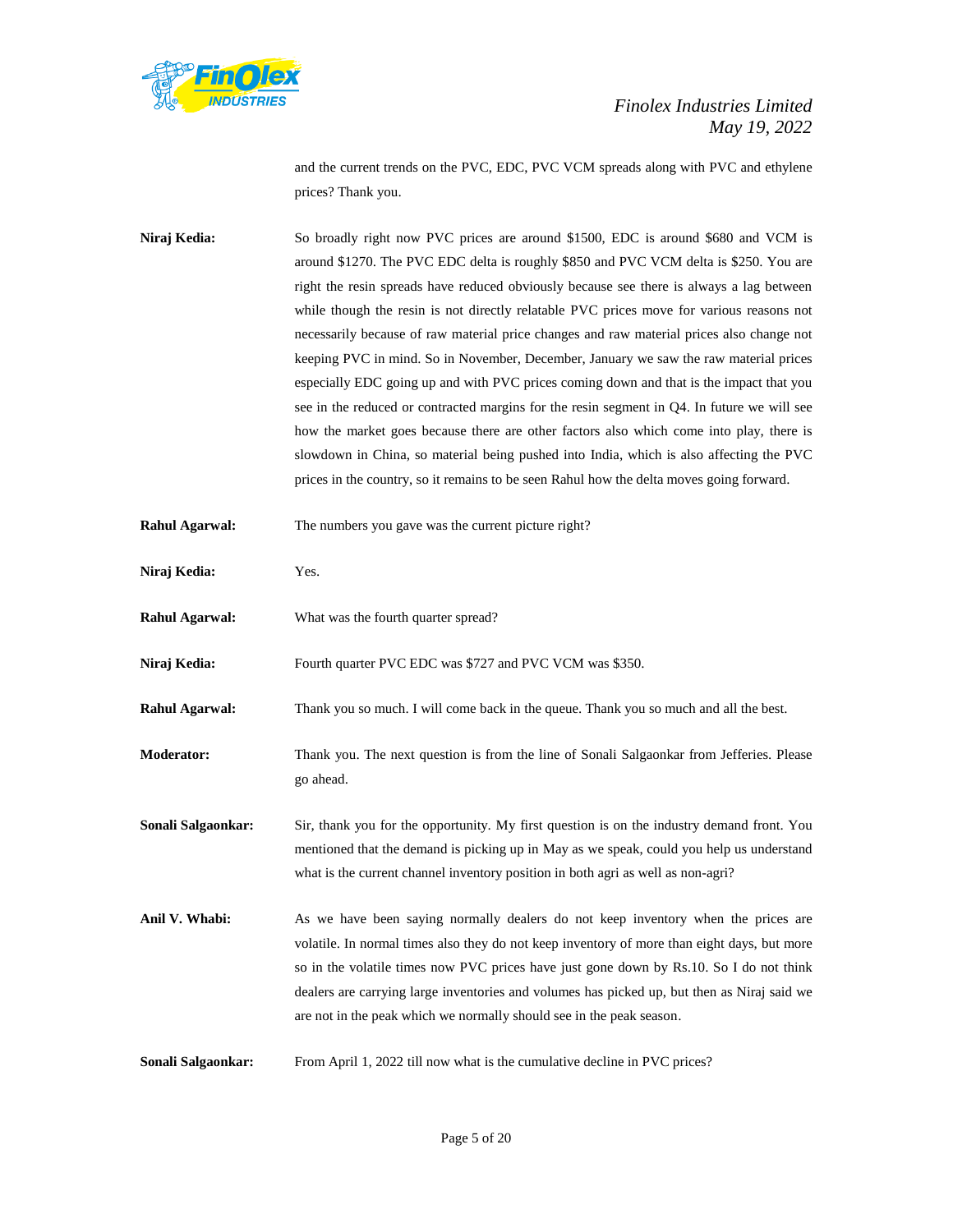

| Niraj Kedia:          | PVC prices dropped by Rs.10 yesterday and Rs.6 before that.                                                                                                                                                                                                                |
|-----------------------|----------------------------------------------------------------------------------------------------------------------------------------------------------------------------------------------------------------------------------------------------------------------------|
| Sonali Salgaonkar:    | My second question is regarding the CPVC could you help us with the volumes as well as<br>the value that we did in Q4 this quarter versus last year?                                                                                                                       |
| Niraj Kedia:          | In terms of volumes CPVC pipe fitting together we were 3600 tons this quarter. On a full<br>year basis we reached 13000 tons as compared to 9600 tons last year, so on a full year basis<br>there is a growth of 35% in CPVC in terms of volumes.                          |
| Sonali Salgaonkar:    | Value?                                                                                                                                                                                                                                                                     |
| Niraj Kedia:          | Value this quarter was roughly 130 Crores.                                                                                                                                                                                                                                 |
| Sonali Salgaonkar:    | Full year?                                                                                                                                                                                                                                                                 |
| Niraj Kedia:          | Full year roughly 450 Crores.                                                                                                                                                                                                                                              |
| Sonali Salgaonkar:    | Full year last year?                                                                                                                                                                                                                                                       |
| Niraj Kedia:          | 280 Crores.                                                                                                                                                                                                                                                                |
| Sonali Salgaonkar:    | My last question is could you help us with the delta of PVC EDC in Q4 FY2021 last year<br>Q4?                                                                                                                                                                              |
| Sanjay S. Math:       | 877 on PVC EDC and PVC VCM 331.                                                                                                                                                                                                                                            |
| Sonali Salgaonkar:    | Thank you Sir, this is helpful.                                                                                                                                                                                                                                            |
| <b>Moderator:</b>     | Thank you. The next question is from the line of Praveen Sahay from Edelweiss Financials.<br>Please go ahead.                                                                                                                                                              |
| <b>Praveen Sahay:</b> | Thank you for taking my question. On the distribution side can you give a color by year end<br>how many a dealer or a sub-dealer you end with?                                                                                                                             |
| Niraj Kedia:          | We have close to 900 dealers and 22000 plus retail touch points.                                                                                                                                                                                                           |
| <b>Praveen Sahay:</b> | We have not added much in entire year in this.                                                                                                                                                                                                                             |
| Niraj Kedia:          | Yes, when you look at the total number, yes, probably we do not see a much higher<br>increase, but what we have done and we spoke about this even in the last couple of quarters.<br>What we are doing is we have a kind of analyzing which dealers is good for us, who is |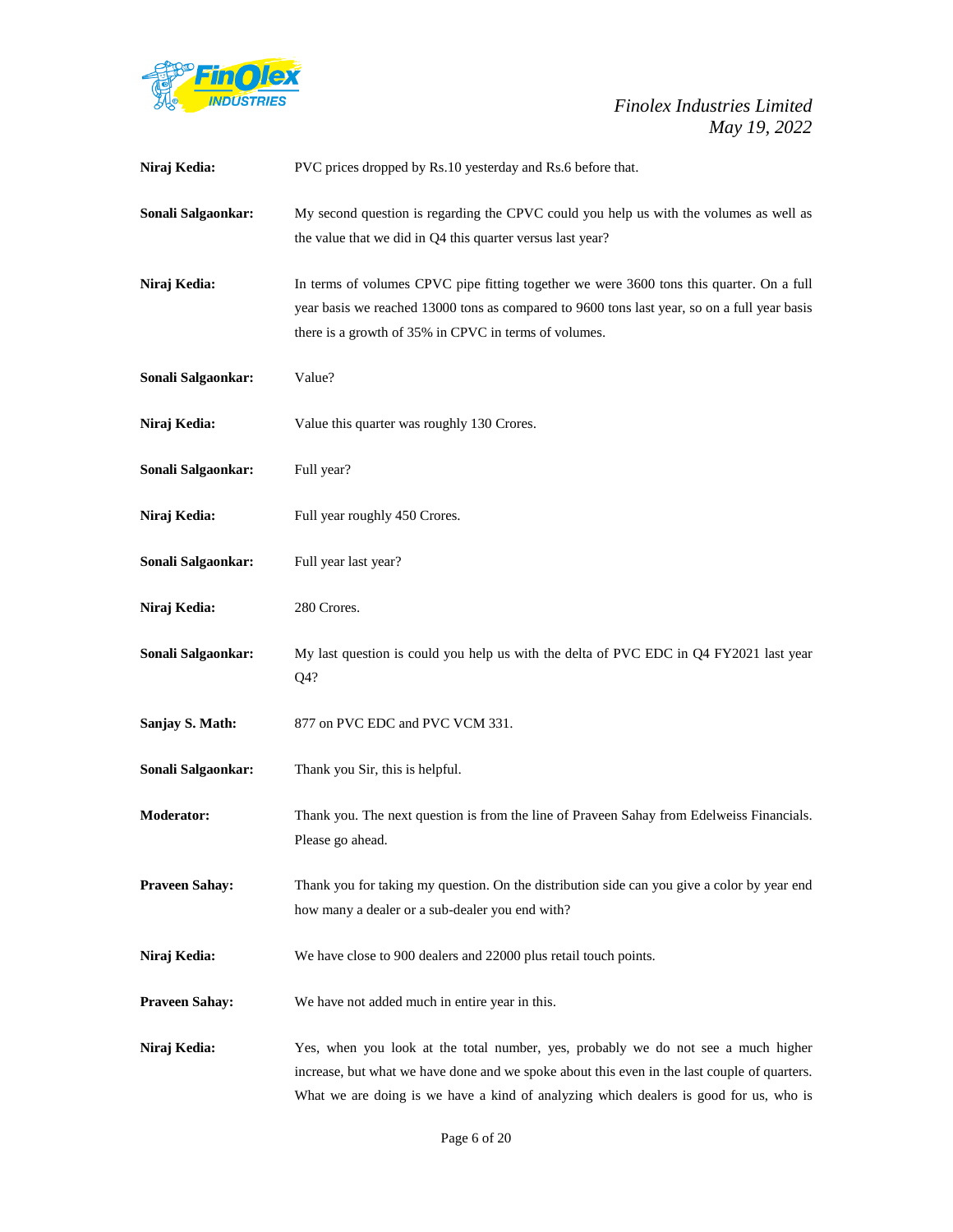

performing, not performing, so we have kind of put a certain internal benchmark which is not very rigid, but somebody below a certain threshold or who is not growing. We are kind of asking them to be our secondary dealers and not primary dealers. So we are improving the quality of the dealers that we have. So you may not see a very large jump in the number per se, but in terms of the qualitative dealers that we have that is steadily improving.

- **Praveen Sahay:** Any geographical penetration in that?
- **Niraj Kedia:** We are strong in West and South, we are focusing in South, West as well as North and also East.
- **Praveen Sahay:** The second question is related to the capex for 2023 or 2024 if you can guide us?
- Niraj Kedia: Roughly 200, 250 Crores for the next one, one-and-a-half years.
- **Praveen Sahay:** That is for a capacity of plastic pipes?
- **Niraj Kedia:** Yes pipes and resin together.
- **Praveen Sahay:** I just inquiring on that like as you said that the capex of 250 odd Crores that is for both the segments you are taking some capacity hike in the resin business as well?
- **Sanjay S. Math:** No, there is no capacity hike, resin it is only the replacement of assets and basically in pipes also right now there is no capacity addition it is only increasing that we are adding more moulds.
- **Praveen Sahay:** Related to the land the half the land you already monetized, the another half is also expected to monetize in this financial year?
- **Sanjay S. Math:** Should have been yes.
- **Praveen Sahay:** Any color on your Finolex Plasson number?
- **Niraj Kedia:** 3.8 Crores was the profit that we made and we consolidated 1.5 Crores in the financials.
- **Praveen Sahay:** Great thank you Sir. Thank you for taking my questions.
- **Moderator:** Thank you. The next question is from the line of Sneha Talreja from Edelweiss Securities. Please go ahead.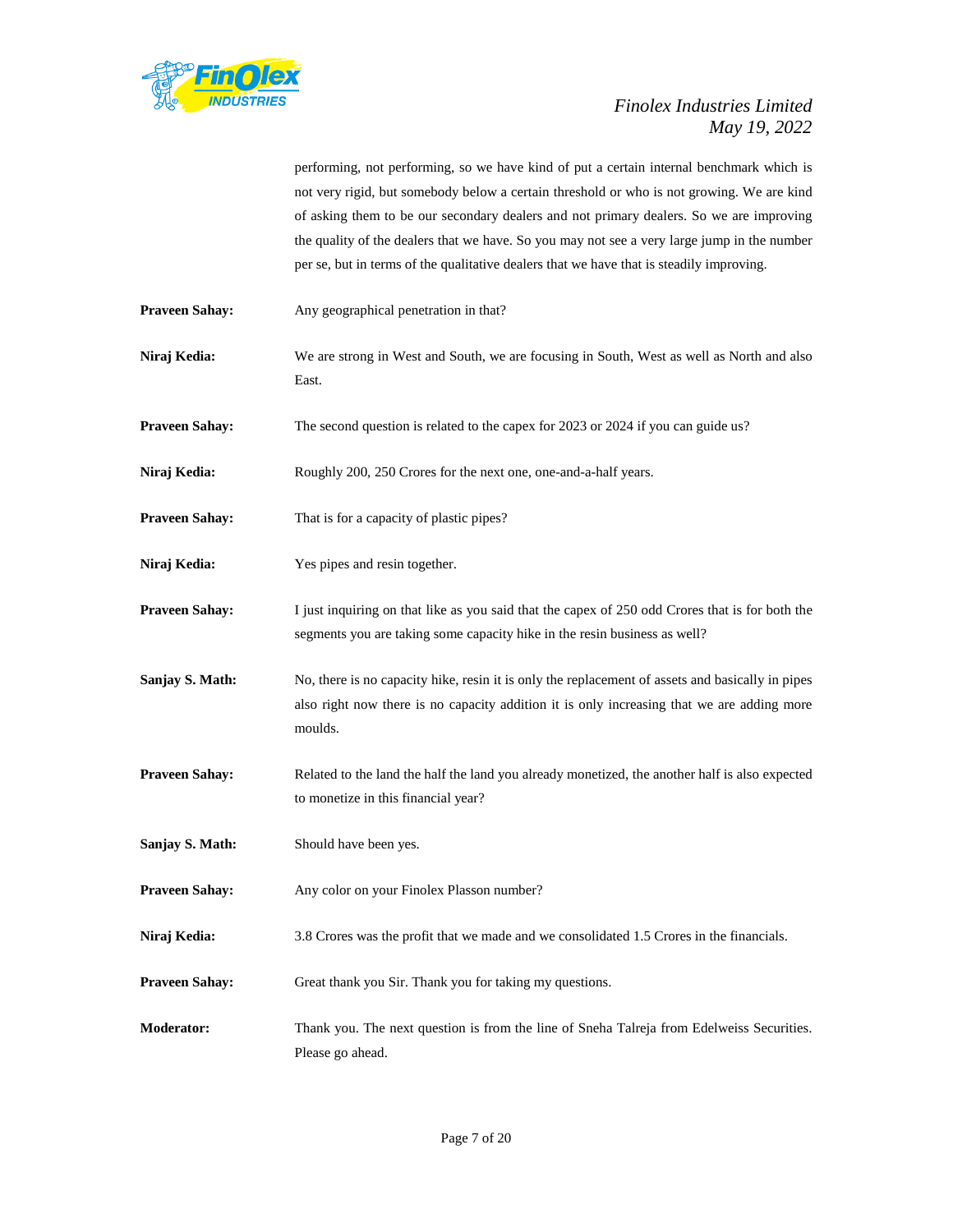

- **Sneha Talreja:** Congratulations on great set of numbers Sir and thanks for the opportunity and congratulations to Whabi Sir on elevation. Just had two questions from my end, firstly on the current pricing trends yesterday as you said the prices fallen by around Rs.10 just wanted to know what is the scenario currently, is there any more anticipation in falling prices and what is the kind of volumes that we started seeing from China given that we hear that there is volume weakness in China and a lot of material is getting imported in India so just wanted to get some sense there from you?
- **Sanjay S. Math:** As Niraj said material from China has started coming, there was earlier antidumping duty which has been removed from February and today the demand in China is pretty low because of the lockdowns, so whatever they are producing they are trying to push out so there are a lot of orders being booked in India that is why we see softness in prices in India, so even after this drop of Rs.10 the Chinese offers may come lower, but we have to wait and see what happens to the prices.
- **Sneha Talreja:** In that regard there can be further pressure on the prices for the domestic market by Reliance?
- **Sanjay S. Math:** There could be.
- **Sneha Talreja:** I understood that, and what is the impact that we are seeing on agri demand since we have already lost two seasons, is it good from the affordability angle that now we start generating good amount of demand from the agri side or you think that such kind of volatility and further expectation of price falls will kind of know let go off even this season?
- **Sanjay S. Math:** See earlier we used to hear that the people are waiting generally on the sideline for prices to correct, but as you rightly said it has been two years, so there will be many who instead of now waiting will go ahead because they cannot wait endlessly.
- **Sneha Talreja:** So we have already started seeing some amount of pickup is what you are highlighting?
- **Sanjay S. Math:** Yes.
- **Sneha Talreja:** Sir one last one from my end. You also mentioned the current prices for PVC EDC can I get same numbers for Q4 PVC EDC and VCM prices?
- **Niraj Kedia:** Q4 PVC was \$1563, EDC was \$835 and VCM was \$1213.
- **Sneha Talreja:** Got that, thanks a lot and I will fall back in the queue.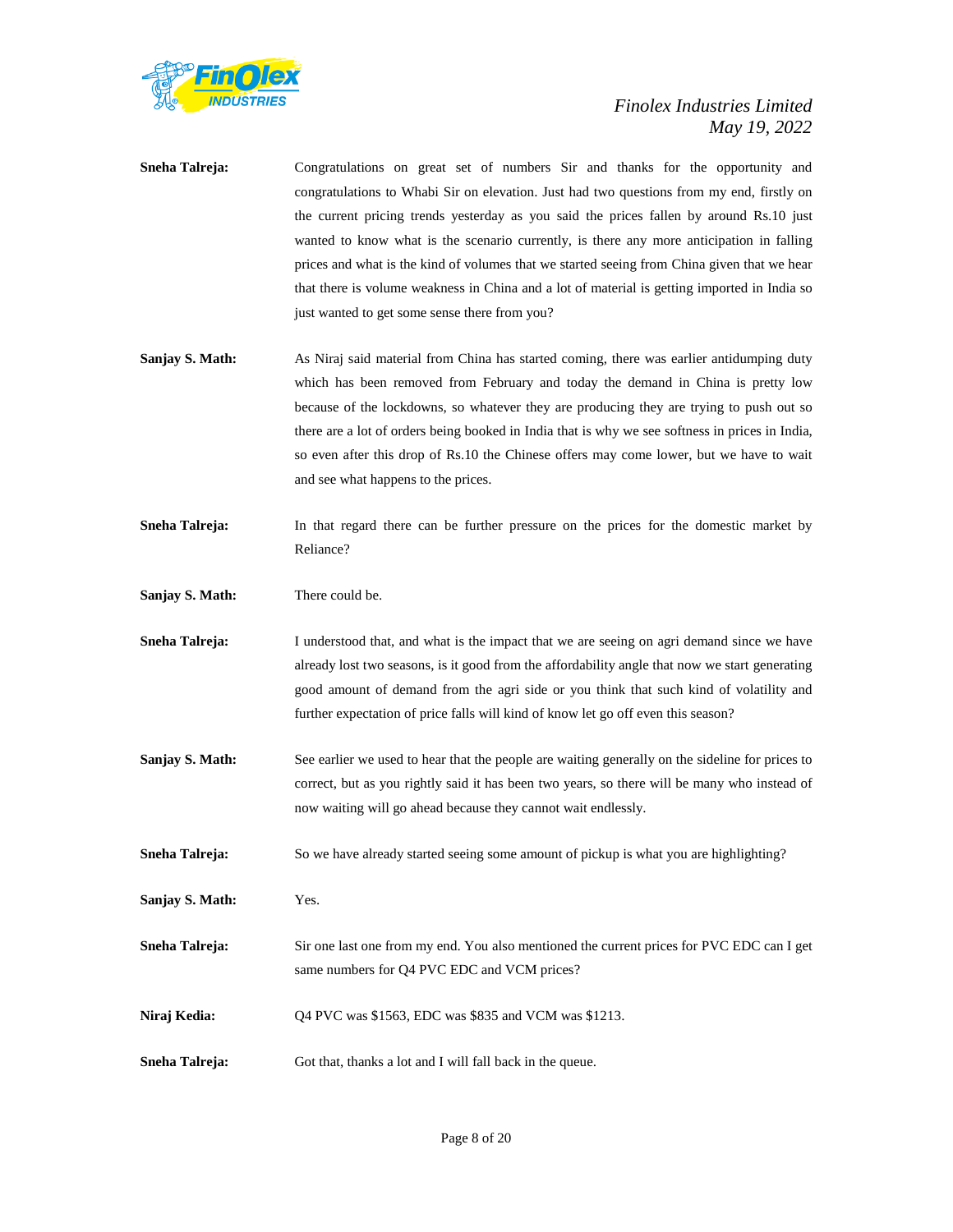

| <b>Moderator:</b>     | Thank you. The next question is from the line of Vipul Shah from Sumangal Investment.<br>Please go ahead.                                                                                                                                                                                            |
|-----------------------|------------------------------------------------------------------------------------------------------------------------------------------------------------------------------------------------------------------------------------------------------------------------------------------------------|
| <b>Vipul Shah:</b>    | Hi! Sir, congratulations for good set of numbers and best wishes for Sanjay Sir for his<br>future life. My question is can you comment what is this accessible income?                                                                                                                               |
| Niraj Kedia:          | We have a land parcel in Chinchwad, so last year our Board had given a go ahead that we<br>can dispose off because this is a leasehold land, so this exceptional income is the income or<br>the gain that we have accrued by assigning the rights on half of the land.                               |
| <b>Vipul Shah:</b>    | The money has come?                                                                                                                                                                                                                                                                                  |
| Niraj Kedia:          | Yes transaction completed money came before March 31, 2022.                                                                                                                                                                                                                                          |
| <b>Vipul Shah:</b>    | So this is for half of the land parcel and half is still with us right?                                                                                                                                                                                                                              |
| Niraj Kedia:          | Roughly half yes.                                                                                                                                                                                                                                                                                    |
| <b>Vipul Shah:</b>    | Can you comment on prices of other raw materials like ethylene also vis-à-vis PVC means<br>how they are behaving, they are also falling in the same proportion as PVC?                                                                                                                               |
| Niraj Kedia:          | No, so ethylene prices and raw material prices were going up in fact when PVC prices were<br>coming down off late very recently we see some correction in the raw material prices.<br>Ethylene is currently \$1220 for the quarter it was \$1187 and for the same quarter last year it<br>was \$960. |
| <b>Vipul Shah:</b>    | Thank you and all the best.                                                                                                                                                                                                                                                                          |
| <b>Moderator:</b>     | Thank you. The next question is from the line of Rahul Agarwal from Incred Capital. Please<br>go ahead.                                                                                                                                                                                              |
| <b>Rahul Agarwal:</b> | Thank you for the follow-up. Just bookkeeping questions. What is the total amount received<br>for the assignment of rights because I think 375 Crores is the gain so could you help me<br>with the total amount received and the tax paid on the transaction fee?                                    |
| Niraj Kedia:          | Sorry.                                                                                                                                                                                                                                                                                               |
| <b>Rahul Agarwal:</b> | If you could help me with the total amount received for 34.88 acres and the tax paid on the<br>same amount please?                                                                                                                                                                                   |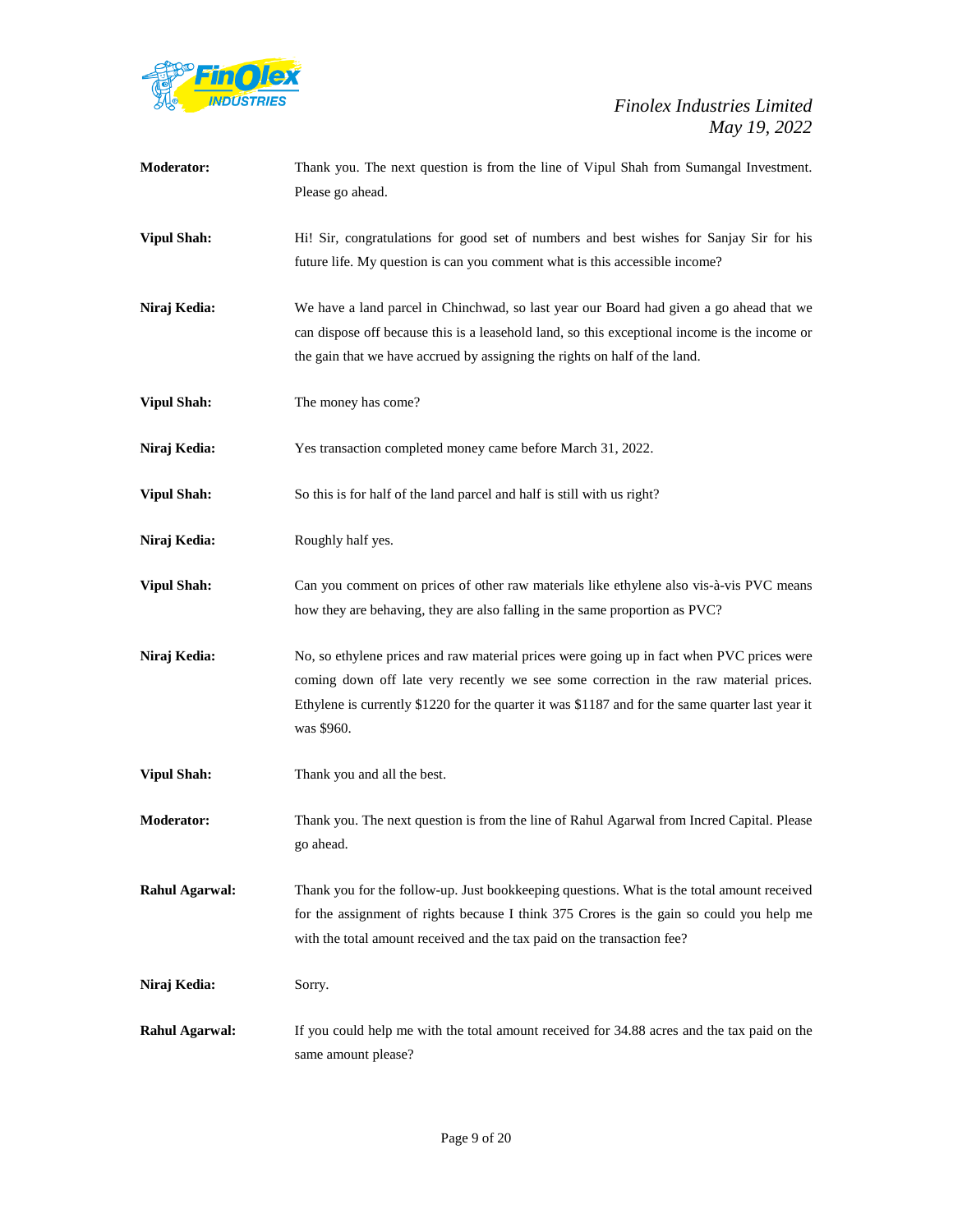

| Niraj Kedia:          | 376 is before tax and the tax is about 20% on this transaction.                                                                                                                                                                                                                                                                                                                                       |
|-----------------------|-------------------------------------------------------------------------------------------------------------------------------------------------------------------------------------------------------------------------------------------------------------------------------------------------------------------------------------------------------------------------------------------------------|
| <b>Rahul Agarwal:</b> | I thought the 375 number was the gain, so there is no book value right?                                                                                                                                                                                                                                                                                                                               |
| Niraj Kedia:          | It is the gain on the transaction and as you know the value of the land in the books was very<br>low we had got it ages back so that was very small.                                                                                                                                                                                                                                                  |
| <b>Rahul Agarwal:</b> | Just one last thing on the dividend, so obviously you have highlighted that the money would<br>not be retained for a long time but at the same time we are also saying at one-and-a-half<br>years the capex plan is freezed at 200 Crores I think that can easily be internally funded,<br>could you help us understand what is holding back the decision of sharing this money with<br>shareholders. |
| Sanjay S. Math:       | No, of course as Niraj said we will not keep large cash on our balance sheet, so if we do not<br>undertake any new large capex money obviously will flow back to the shareholders.                                                                                                                                                                                                                    |
| <b>Rahul Agarwal:</b> | Sure Sir okay thank you so much.                                                                                                                                                                                                                                                                                                                                                                      |
| <b>Moderator:</b>     | Thank you. The next question is from the line of Amanjit Singh from Oculus Capital.<br>Please go ahead.                                                                                                                                                                                                                                                                                               |
| <b>Amanjit Singh:</b> | Just wanted to confirm one thing as per the current prices the spread of PVC VCM is about<br>\$350 that you have mentioned during the quarter and the current spread is \$250 that you<br>said?                                                                                                                                                                                                       |
| Sanjay S. Math:       | Yes.                                                                                                                                                                                                                                                                                                                                                                                                  |
| <b>Amanjit Singh:</b> | Because one of our peers in the recent commentary said that they are still seeing the spreads<br>at about \$325 to \$400 so just want to understand why the difference?                                                                                                                                                                                                                               |
| Sanjay S. Math:       | Can you repeat your question.                                                                                                                                                                                                                                                                                                                                                                         |
| <b>Amanjit Singh:</b> | I just wanted to understand whether the spreads have fallen from \$350 in the previous<br>quarter to currently \$250 because one of our peers in the recent concall said that the spreads<br>are kind of firm between \$325 to \$400 so there was just a difference in commentary that is<br>why I asked?                                                                                             |
| Niraj Kedia:          | These are published numbers you can also verify them so the numbers at the Q4 are given<br>as the average numbers of the Q4 and that is \$349 or \$350 whereas presently the prices of<br>PVC have been correcting and they have come down, so the spread has also gone down,                                                                                                                         |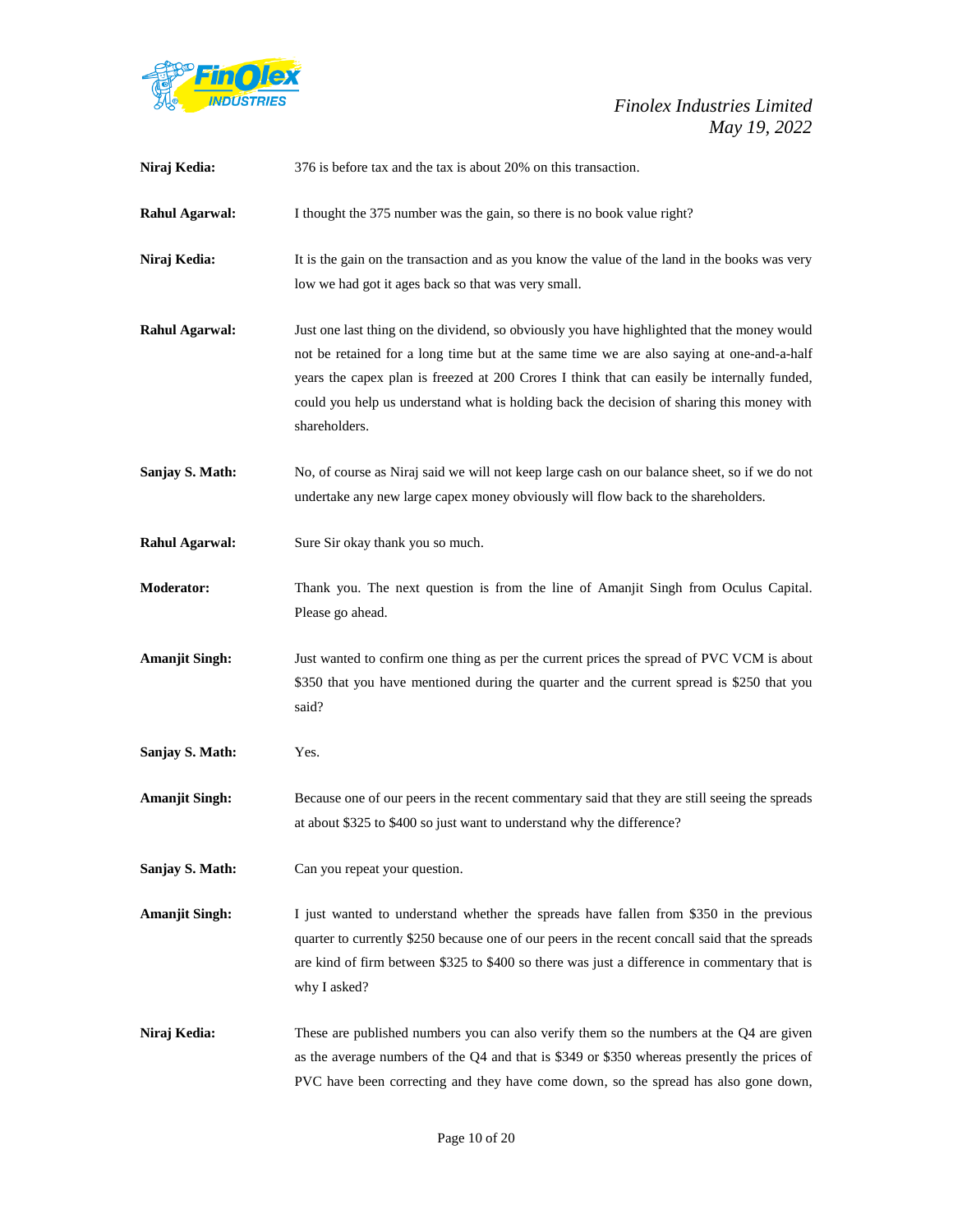

even if you take Rs.10 down today or yesterday it will be further, further going down, it is not necessary that it will be static. So the numbers which are given by anyone they have a reference of time.

**Amanjit Singh:** Got it Sir. Thank you. **Moderator:** Thank you. The next question is from the line of Rajesh Ravi from HDFC Securities. Please go ahead. **Rajesh Ravi:** Hi! Sir, good morning. My question pertains to first could you share the fittings revenue for the fourth quarter and third quarter and FY2022? Niraj Kedia: Sorry can you please repeat? **Rajesh Ravi:** Fittings revenue for fourth quarter and third quarter and FY2022? **Niraj Kedia:** So fittings we had revenue of 240 Crores this quarter, last year it was 160 Crores, for the full year we have around 760 Crores. **Rajesh Ravi:** For third quarter, December quarter? Niraj Kedia: 190 Crores. **Rajesh Ravi:** Could you repeat again the CPVC volumes which you mentioned? Niraj Kedia: 13000 tons. **Rajesh Ravi:** No for the quarter? **Niraj Kedia:** 3600 tons. **Rajesh Ravi:** So that makes to the full year at 1300 right? **Niraj Kedia:** Yes. **Rajesh Ravi:** What would be our volume proportion resin manufacturing through the EDC route? **Niraj Kedia:** We have 60% on the EDC route and 40% from the VCM route.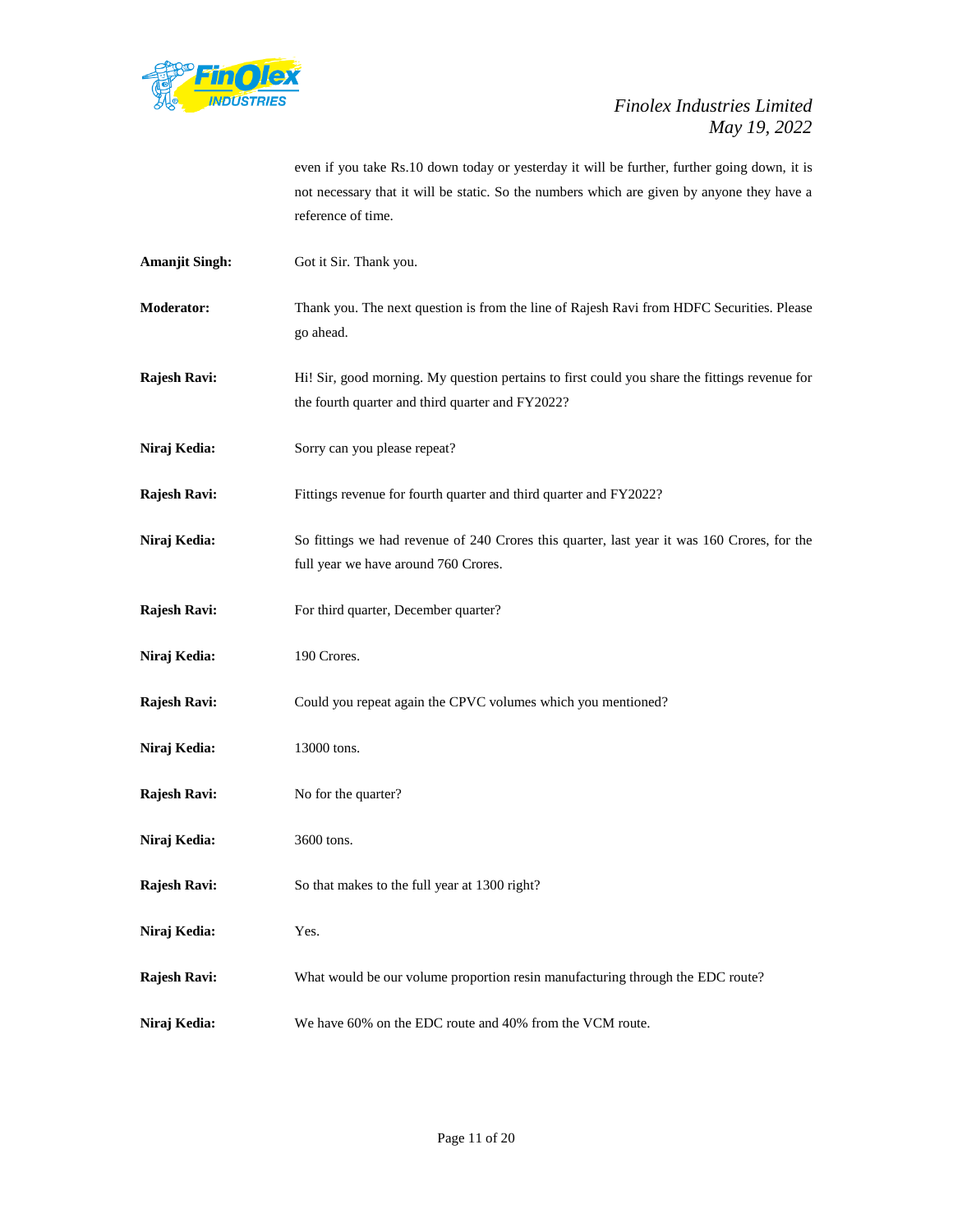

| Rajesh Ravi:        | So this is the current quarter we are seeing that there is a similar trend, one of them has<br>gone up and there is a similar decline in the split compression in the second half in the<br>VCM route right, 730 we are close to it there is a \$100 jump?                                                                                         |
|---------------------|----------------------------------------------------------------------------------------------------------------------------------------------------------------------------------------------------------------------------------------------------------------------------------------------------------------------------------------------------|
| Niraj Kedia:        | Yes, we had an unplanned shutdown for some reason that is why VCM route is more than<br>the EDC route similarly VCM supply is also disturbed because of QVC.                                                                                                                                                                                       |
| Rajesh Ravi:        | This is you are talking about Q4?                                                                                                                                                                                                                                                                                                                  |
| Niraj Kedia:        | Q4 yes.                                                                                                                                                                                                                                                                                                                                            |
| Rajesh Ravi:        | No, I am saying you are talking about June quarter as you talk about the spread has gone up<br>in case of the PVC EDC route whereas it has come down by around \$120 in case of the<br>VCM route, so on a net-net basis you would be having similar spread?                                                                                        |
| Niraj Kedia:        | That is right, but these are daily volatile prices they keep on changing. Right now as we<br>speak these prices are changing so what will happen is in full quarter it is difficult to say<br>now.                                                                                                                                                 |
| Rajesh Ravi:        | Resin prices correcting and you said the demand remains strong what is happening at<br>dealer's level are they stocking at normal levels or are they moving with cautious inventory<br>levels?                                                                                                                                                     |
| Niraj Kedia:        | As Mr. Whabi said earlier generally also dealers do not keep very large inventory and as a<br>trend in a falling price scenario we will be more cautious and that is the same behavior that<br>we are expecting and that is how the market is behaving too also.                                                                                   |
| Rajesh Ravi:        | Are you able to pass on these prices with a lag I mean are you able to retain some of it or is<br>there enough competition to pass it on at the first instance?                                                                                                                                                                                    |
| Niraj Kedia:        | Generally the industry itself is pretty disciplined and that is how traditionally it has been,<br>any shift in the prices of PVC be it upwards or downwards they have passed on to the<br>dealers very quickly almost simultaneously obviously there is some lag of two, three days,<br>five days a week, otherwise generally these are passed on. |
| <b>Rajesh Ravi:</b> | Because why I am asking this November, December last year when prices were just<br>shooting up managements were commenting that there is a lag of two to three weeks versus<br>one week and the cost passed through?                                                                                                                               |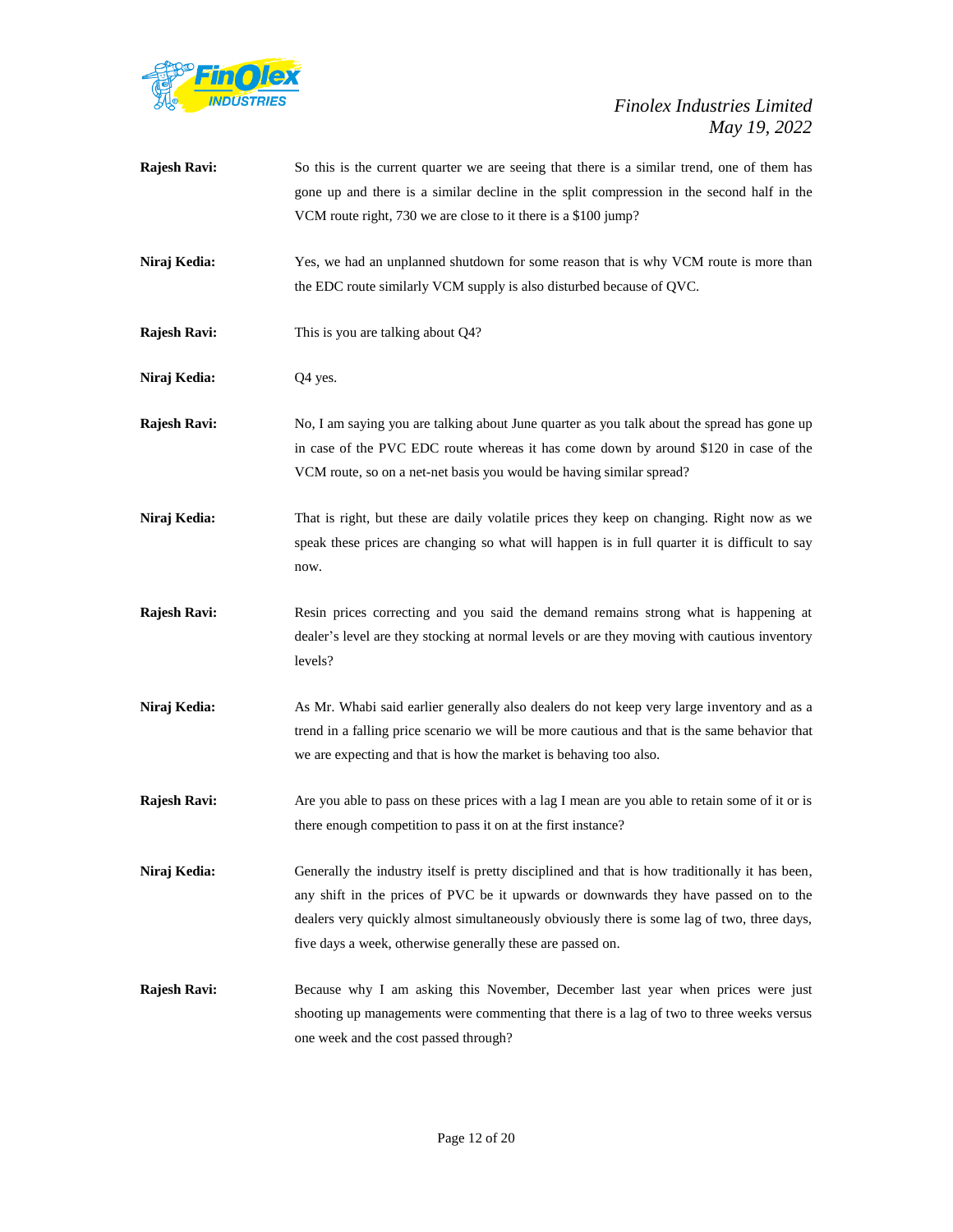

- **Niraj Kedia:** Beginning of Q3 prices started rising and somewhere during the mid of the quarter prices started falling and there is torrential rains which very badly impacted the demand so those factors also keep playing a role because generally speaking traditionally and even today price passing on is a very disciplined thing in the industry they eventually from maybe a lag of a week or so but they are passed on.
- **Rajesh Ravi:** Great Sir I will come back in queue. Thank you.
- **Moderator:** Thank you. The next question is from the line of Ritesh Shah from Investec Capital. Please go ahead.
- **Ritesh Shah:** Hi! Sir, thanks a lot. Couple of questions, Whabi Sir when you indicated that we might look at a large capex how should one understand this like we appreciate 200-250 Crores pertaining to increasing moulds, but when we said large capex what is it that this could be and how should one understand this?
- **Anil V. Whabi:** There is nothing on the drawing board right now. I said we will look at the options and in reasonable time if there is no project being undertaken that money will go back to the ship.
- **Ritesh Shah:** Sir, if I put it the other way round if we were looking at say mass balancing or scope of improvement on operational parameters are there any particular variables that we might look at over next two to three years?
- Anil V. Whabi: See that keeps on happening anyway but that does not entail large capex.
- **Ritesh Shah:** Secondly can you highlight the agri versus non-agri the volume mix which was there in FY2021 and FY2022?
- **Anil V. Whabi:** The ratio was 53:37, which in the current year is 59:41.
- **Ritesh Shah:** That helps and Sir just last one question you did indicate about the duties being taken off I think it was in two parts there was an element of \$147, which was there which has been taken off and after that now also you have duties of nearly 11% is that number right?
- Anil V. Whabi: It depended on the particular supplier.
- **Ritesh Shah:** So hypothetically if we are looking at the larger exporters out of China is that number of 11% still there if that is the number I was just trying to arrive at?
- Anil V. Whabi: Now this normal duty of 10% applies to them also.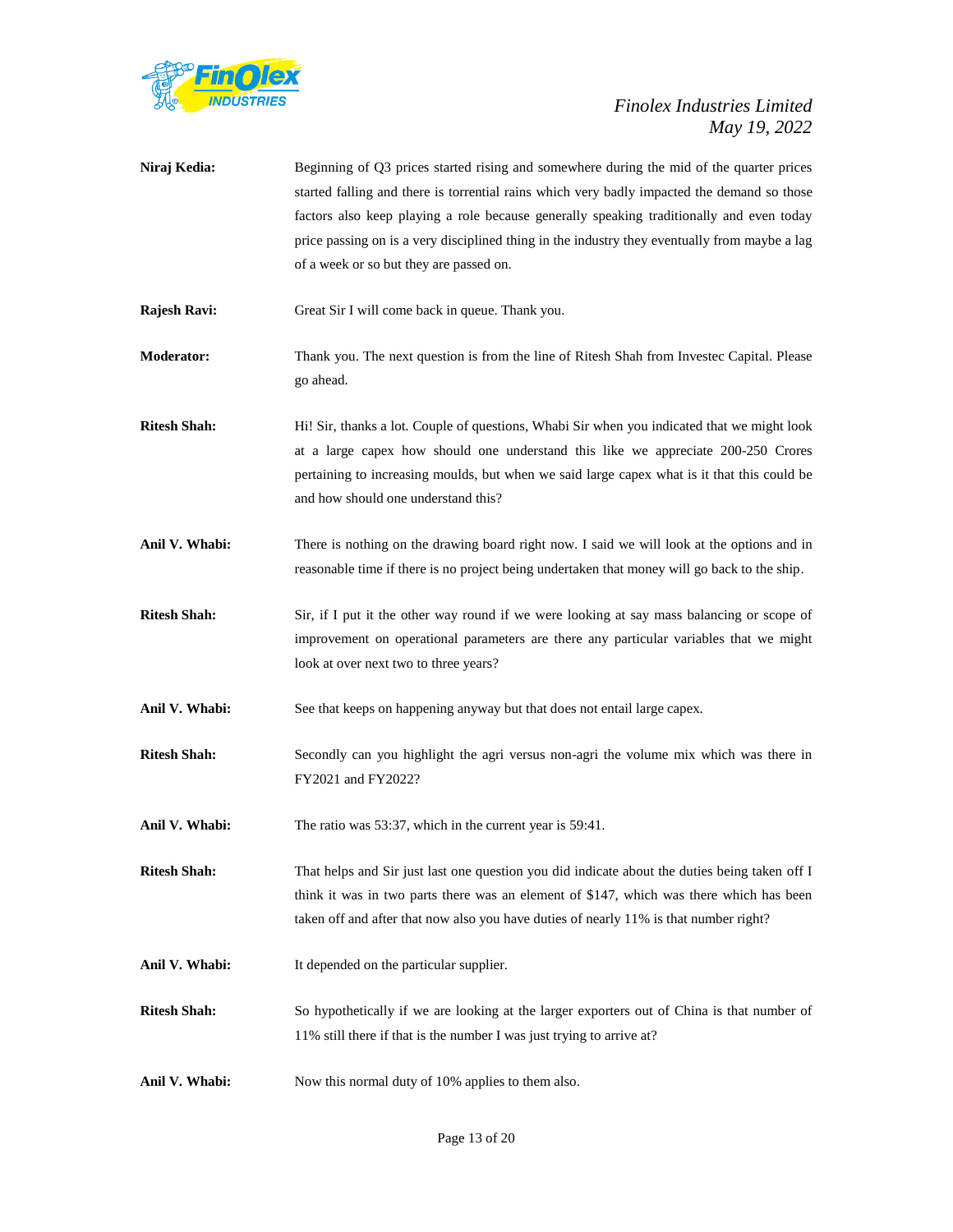

| <b>Ritesh Shah:</b> | Correct and Sir how much would be the freight if one looks at it on a per ton basis if 1450 is   |
|---------------------|--------------------------------------------------------------------------------------------------|
|                     | a spot rate if I just put on that incremental import duty of 10% how much is the freight that    |
|                     | one should consider to arrive at a import parity math on pricing?                                |
| Anil V. Whabi:      | It applies to all locations wherever we import from there will be a freight cost.                |
| <b>Ritesh Shah:</b> | But how much could that be specifically if it is Chinese?                                        |
| Anil V. Whabi:      | I have no idea.                                                                                  |
| Niraj Kedia:        | Chinese will be somewhere around \$40 for PVC whereas if it is coming from Middle East           |
|                     | side it will be less, but most of the Asia-Pacific region where it is either it is Taiwan, it is |
|                     | Japan, it is Korea like or China, all these are from Asia-Pacific, the distances are same so     |
|                     | almost there are about \$40.                                                                     |
| <b>Ritesh Shah:</b> | Sure perfect and one last question for Math Sir one of the larger groups basically they are      |

- also setting up PVC resin plant and they are going where the calcium carbonate routes they talk about circular economy putting on hydrogen, solar power everything, how do you think the cost curve will be different versus the way in which we produce we are actually converters but given they have captive coal can the cost could be very different and can it impact the local market premium for PVC resin say two years, three years out whenever that plant commercialized?
- **Sanjay S. Math:** I think the calcium carbide route pipe compared to the ethylene route is definitely costly because it is more energy intensive. Now the cost of making energy by solar park which that group is trying to do I think that will reduce their energy cost. The carbide route will require coal it will also require limestone to make calcium carbide so that is a furnace so there is energy. Secondly after making calcium carbide you make acetylene but you need HCL so you have to have a caustic chlorine plant that again is hydrolyser which also requires energy then you react this acetylene with HCL and make VCM. So the VCM made from carbide route by itself is definitely energy intensive. Now the cost of energy will depend upon how you make the energy whether it is coal based power plant or it is the solar based green energy so this will depend upon I think they are putting up a big green solar park. Getting this particularly EIA is a question which they will know better but environmental clearance on carbide route definitely is quite challenging compared to the ethylene route. I cannot talk about somebody else's costing structure so these are all generalized statements that how carbide route is there and that is why people are not doing carbide routes in India.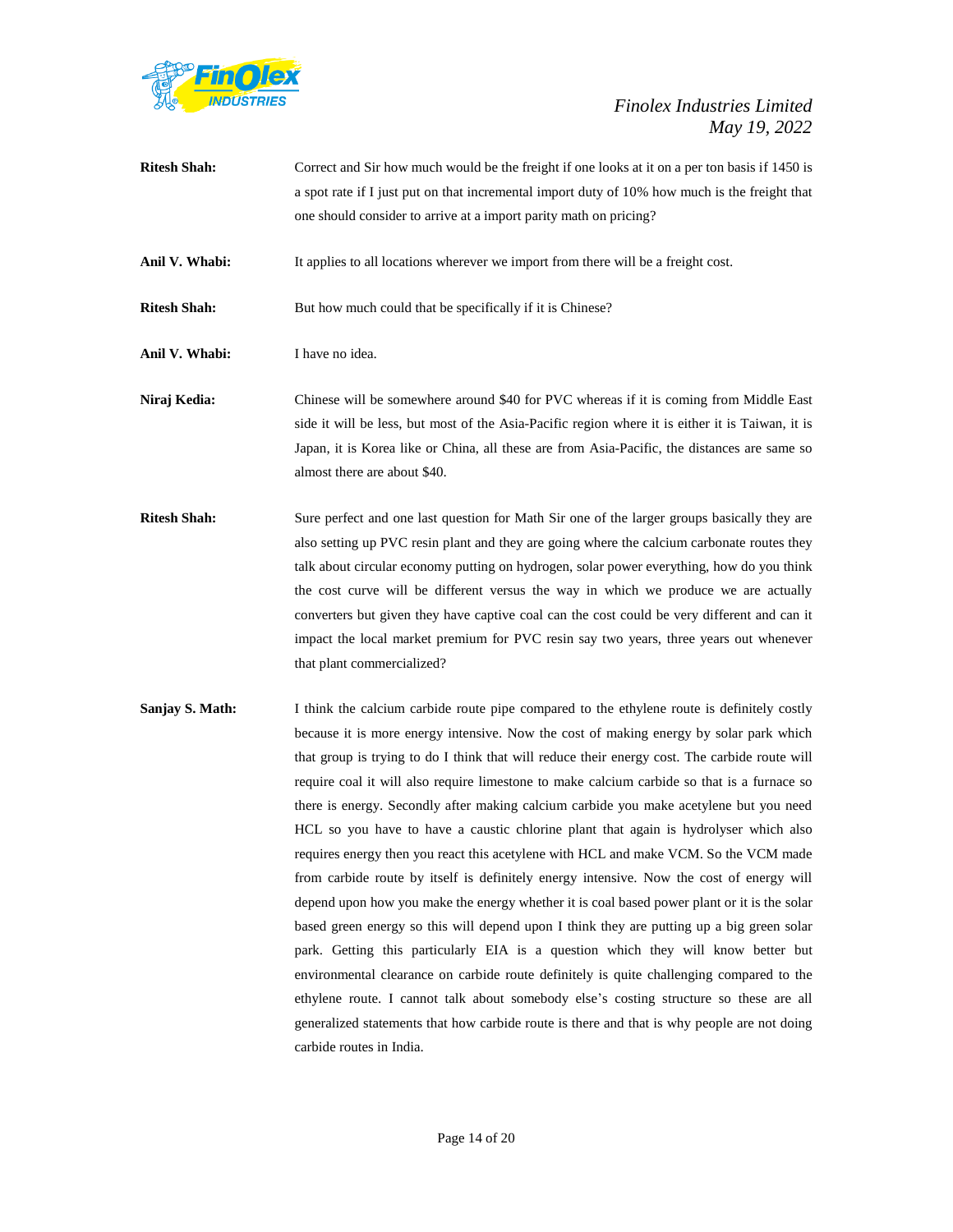

- **Ritesh Shah:** That is very helpful just one incremental question is there anything that we can do with our plant configuration to optimize on the cost further?
- **Sanjay S. Math:** I think the costs are almost stabilized in the sense that whatever operations are there is hardly any technology change that has really happened; it all depends upon how you source your raw materials. The profitability of making PVC depends upon how you source your feedstocks and how they are compared to, so there again it is being dependent on imports and with international pricing there is hardly anything that you can do on the feedstocks. You can incrementally see some kind of improvement in terms of raw material consumptions or in terms of power consumption we have the cheapest power because we are on coal and coal is still at present the cheapest power that is there. We also have our all utilities which are in-house developed like water, like air the oxygen we make ourselves, so all those utilities we are also making ourselves. I think there is very little that we have in terms of savings on in terms of power also.
- **Ritesh Shah:** My question was more from a mass balancing standpoint given we also buy VCM from outside and the other line that we have is EDC ethylene any thought process on change in mass balancing over here which can actually optimize our cost structure?
- **Sanjay S. Math:** I think VCM to PVC conversion whether it is in-house VCM or the imported VCM or the outside VCM that conversion cost will remain same. Now the question is how much is the balance between in-house VCM and the external VCM. Naturally the in-house VCM will be cheaper than the bought out VCM so in the make and buy if the composition changes from make to buy the margins will definitely be lower.
- **Ritesh Shah:** Sure Sir, this is very helpful. Thank you so much for detailed answers.
- **Moderator:** Thank you. The next question is from the line of Chirag Lodaya from ValueQuest. Please go ahead.
- **Chirag Lodaya:** Thank you for the opportunity. Sir, my first question was on PVC industry how it would have grown or de-grown in FY2022?
- **Sanjay S. Math:** I would not be able to give you the exact numbers but PVC industry was growing somewhere around 7% to 8% earlier normally, it grows around 1.3 times the GDP but it has not reflected that much during the pandemic like the GDP has grown better in FY2022 around 8% to 9% to that extent it has not grown in line with GDP it is less than 10% so there is a growth but it is not there. I think if you really look at it more or less we are prepandemic level on PVC.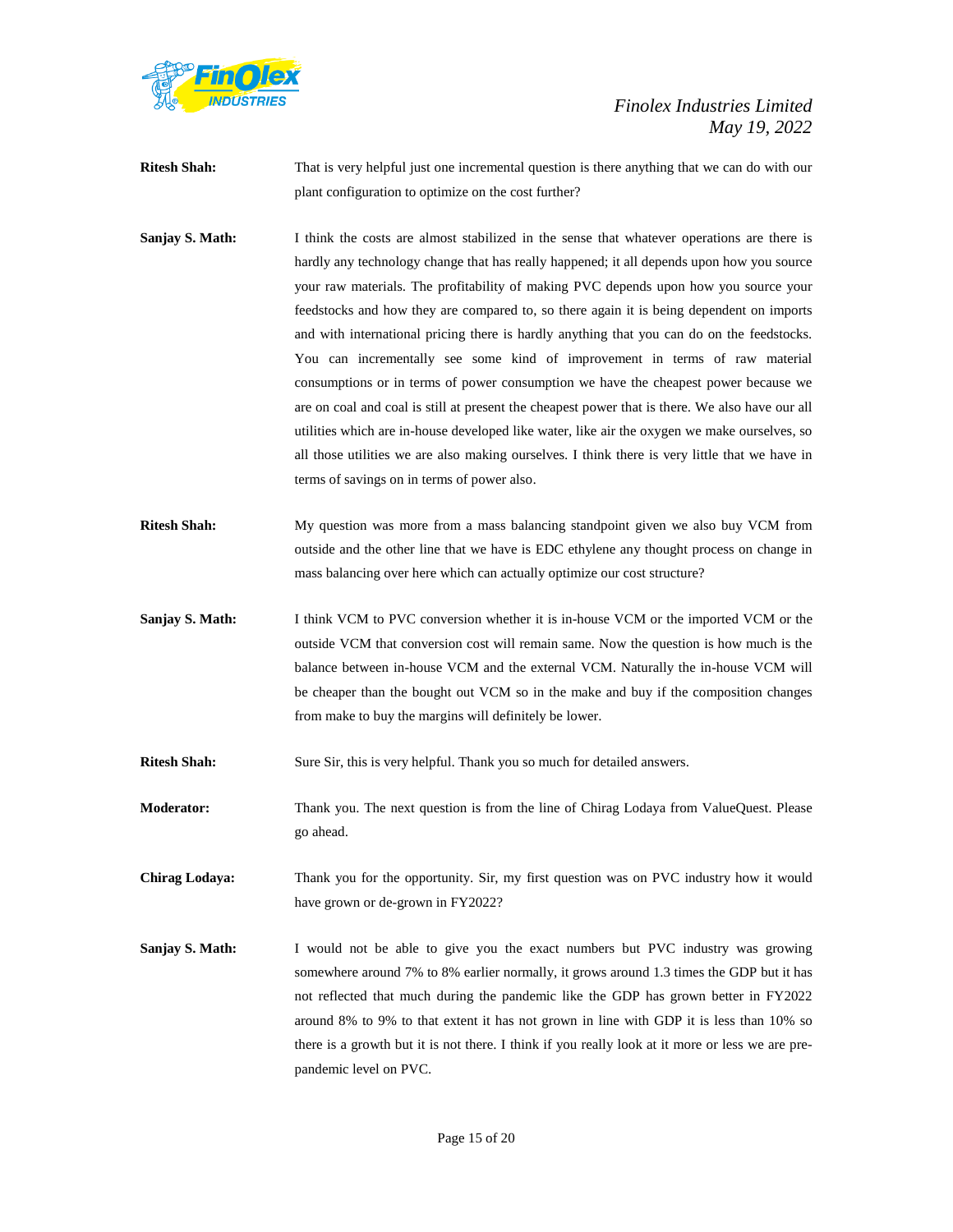

| <b>Chirag Lodaya:</b> | But on an annualized basis right?                                                                                                                                                                                                                                                                                                                                                                                                                                                                                                                                   |
|-----------------------|---------------------------------------------------------------------------------------------------------------------------------------------------------------------------------------------------------------------------------------------------------------------------------------------------------------------------------------------------------------------------------------------------------------------------------------------------------------------------------------------------------------------------------------------------------------------|
| Sanjay S. Math:       | Yes.                                                                                                                                                                                                                                                                                                                                                                                                                                                                                                                                                                |
| <b>Chirag Lodaya:</b> | What would be the current landing prices of imported resin for say July delivery?                                                                                                                                                                                                                                                                                                                                                                                                                                                                                   |
| Sanjay S. Math:       | At present Formosa yesterday has given 1410.                                                                                                                                                                                                                                                                                                                                                                                                                                                                                                                        |
| <b>Chirag Lodaya:</b> | So maybe more 5%, 6% reduction can happen on PVC prices looking at the current level?                                                                                                                                                                                                                                                                                                                                                                                                                                                                               |
| Sanjay S. Math:       | It all depends upon how people will see the demand in their domestic markets or in China,<br>China is a major consumer, China under lockdown and they have surplus PVC available<br>either from the ethylene route or from the carbide route, carbide route is still working and<br>they are looking at the outside market, so they are exporting at wherever possible. India<br>being the major market they are dumping it. Now when the other suppliers other countries<br>are reducing their prices there is possibility China also reduces their price further. |
| <b>Chirag Lodaya:</b> | So Sir now post this ADD removal from China what is the share of Chinese imports<br>currently versus last two, three years average how it has moved?                                                                                                                                                                                                                                                                                                                                                                                                                |
| Sanjay S. Math:       | I do not have the numbers to give you because earlier there was ADD also and their<br>domestic market was good, so both these changes have happened now.                                                                                                                                                                                                                                                                                                                                                                                                            |
| <b>Chirag Lodaya:</b> | Got it and Sir lastly what kind of inventory losses we expect in Q1 now because of sharp<br>decline in PVC prices?                                                                                                                                                                                                                                                                                                                                                                                                                                                  |
| Sanjay S. Math:       | I could not get your question.                                                                                                                                                                                                                                                                                                                                                                                                                                                                                                                                      |
| <b>Chirag Lodaya:</b> | What kind of inventory losses we can expect in Q1 because of this sharp decline in PVC<br>prices currently?                                                                                                                                                                                                                                                                                                                                                                                                                                                         |
| Sanjay S. Math:       | I think we do not have internal PVC so much, but there will be really a major inventory loss<br>to happen.                                                                                                                                                                                                                                                                                                                                                                                                                                                          |
| <b>Chirag Lodaya:</b> | Got it. Thank you and all the best.                                                                                                                                                                                                                                                                                                                                                                                                                                                                                                                                 |
| Moderator:            | Thank you. The next question is from the line of Karan Bhatelia from AMSEC. Please go<br>ahead.                                                                                                                                                                                                                                                                                                                                                                                                                                                                     |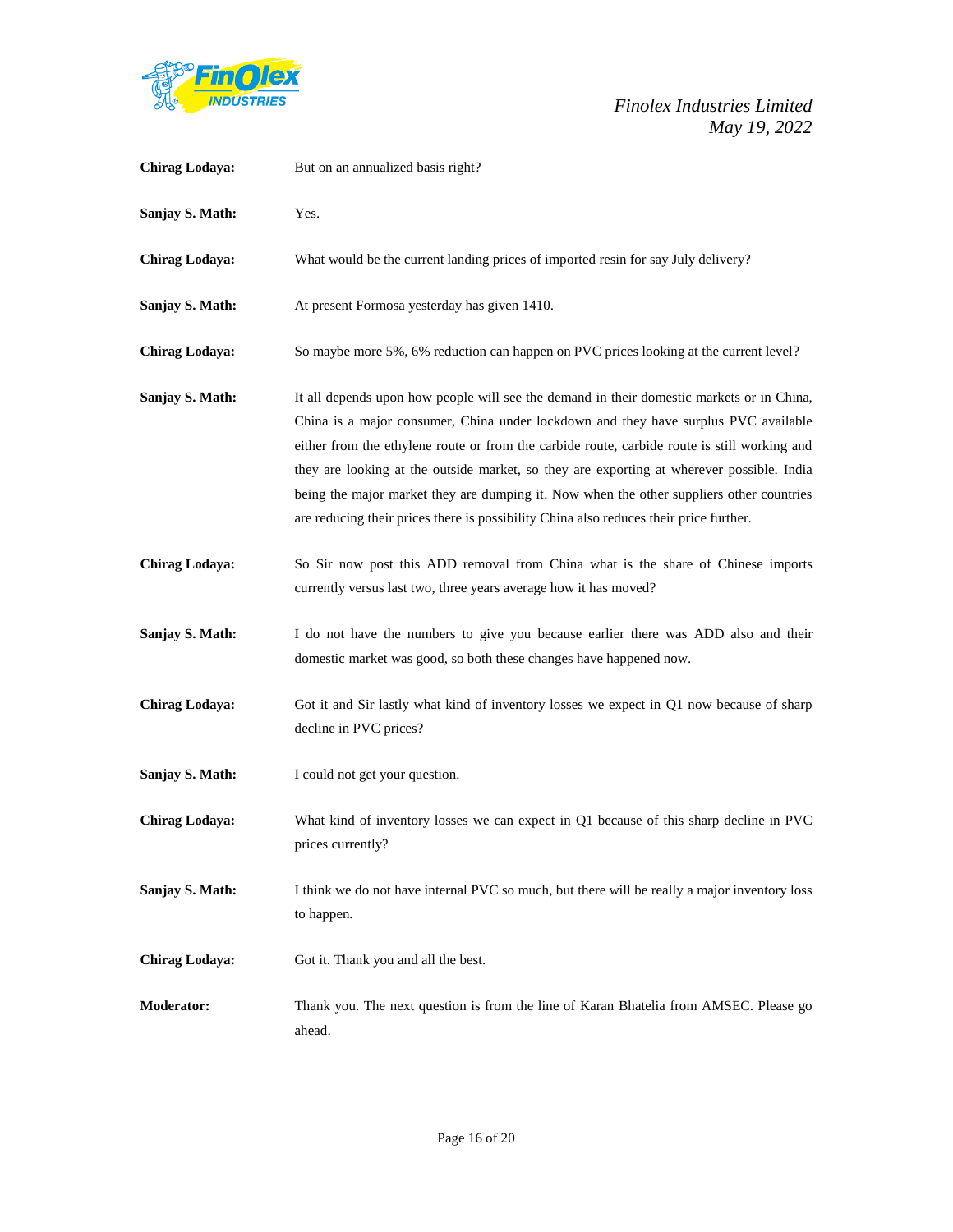

| <b>Karan Bhatelia:</b> | Sir while we are focused on the building material side of the pipe what kind of SKU<br>addition we have seen in last two years and how do we keep things going for the next two,<br>three years? |
|------------------------|--------------------------------------------------------------------------------------------------------------------------------------------------------------------------------------------------|
| Niraj Kedia:           | Major addition happens in fitting, so in last two years we have possibly added about 100-<br>150 SKUs in CPVC and other pipes.                                                                   |
| Karan Bhatelia:        | Going ahead the same will be the run rate 150-200 kind of SKU addition?                                                                                                                          |
| Niraj Kedia:           | That depends on the business potential but obviously we will keep on adding.                                                                                                                     |
| Karan Bhatelia:        | On Finolex Plasson can you give me the yearly numbers on profitability?                                                                                                                          |
| Niraj Kedia:           | For the full year the company incurred a loss of 3.9 Crores.                                                                                                                                     |
| <b>Karan Bhatelia:</b> | One small clarification while you mentioned a breakup of 57:43 this was for full year<br>revenue?                                                                                                |
| Niraj Kedia:           | Yes, full year.                                                                                                                                                                                  |
| Karan Bhatelia:        | On the value side right?                                                                                                                                                                         |
| Niraj Kedia:           | In value terms it was 59:41 this year.                                                                                                                                                           |
| Karan Bhatelia:        | This was 63:37 for previous year?                                                                                                                                                                |
| Niraj Kedia:           | In FY2021 true.                                                                                                                                                                                  |
| <b>Karan Bhatelia:</b> | Thank you for the clarification that is it from my end.                                                                                                                                          |
| <b>Moderator:</b>      | Thank you. The next question is from the line of Rajesh Ravi from HDFC Securities. Please<br>go ahead.                                                                                           |
| Rajesh Ravi:           | Hi! I have two followup questions. First is inventory losses in Q4 did you book anything?                                                                                                        |
| Niraj Kedia:           | The prices keep on changing so obviously inventory losses will be booked when the net<br>realizable value is less than the cost that does not happen, so we do not need to book<br>anything.     |
| Rajesh Ravi:           | How does this happen this is only on the holding inventory of resins or even on the finished<br>goods at the end of the quarter where you have to book gain or losses?                           |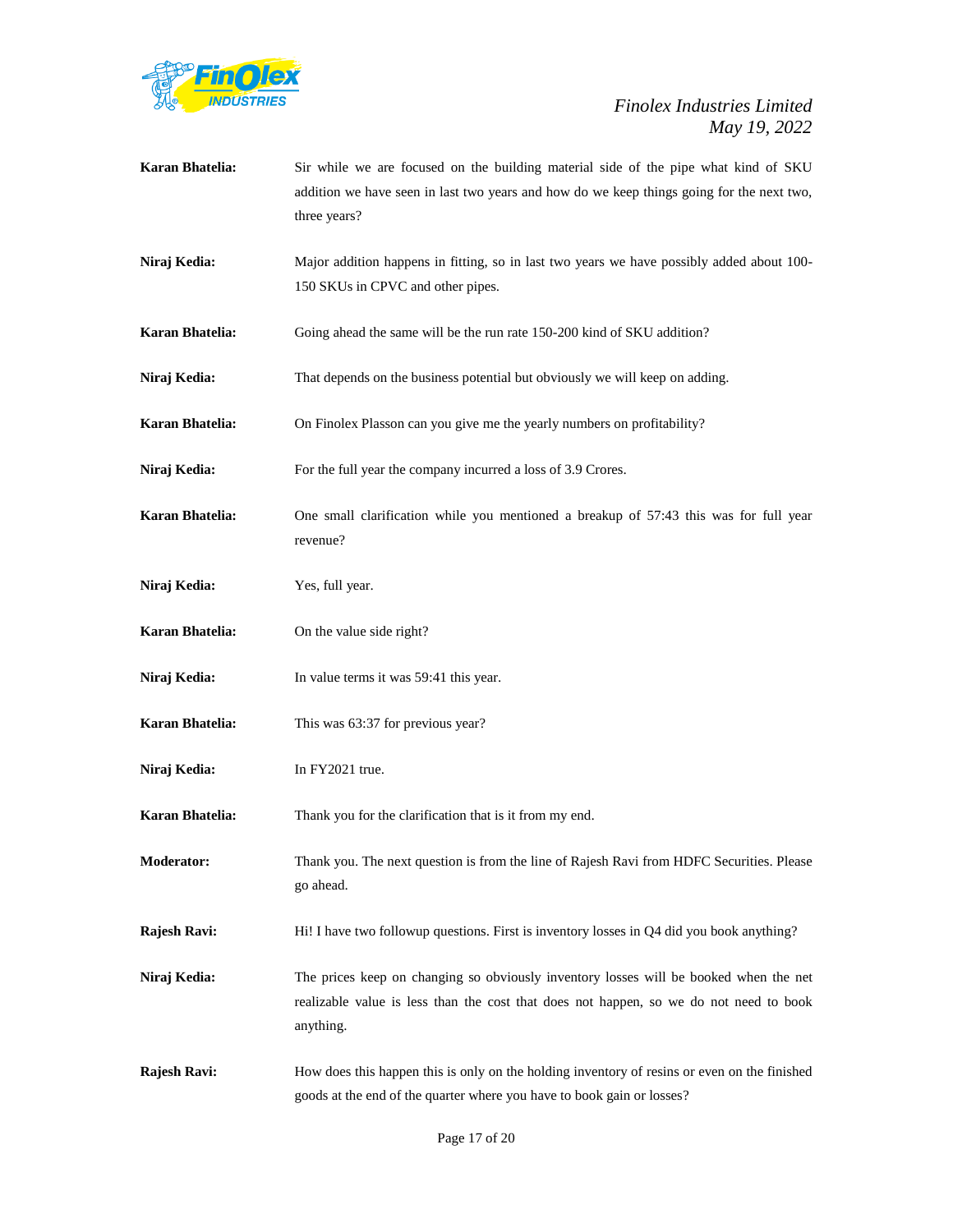

| Niraj Kedia:        | Obviously whatever inventory we hold whether in raw material form or in the finished form                                                                                                                                                                                                                                          |
|---------------------|------------------------------------------------------------------------------------------------------------------------------------------------------------------------------------------------------------------------------------------------------------------------------------------------------------------------------------|
|                     | the change in prices does impact the bottomline.                                                                                                                                                                                                                                                                                   |
| Rajesh Ravi:        | So whatever change in the prices accordingly you book a gain and loss on both the regions.                                                                                                                                                                                                                                         |
| Niraj Kedia:        | No we do not need to book anything. See when the selling price drops like what it happened<br>yesterday obviously the realization will be lower by Rs.10 and whatever inventory we are                                                                                                                                             |
|                     | carrying so the bottomline will get hit temporarily until the price is correct to that level.                                                                                                                                                                                                                                      |
| <b>Rajesh Ravi:</b> | On the CPVC just wanted to get your sense there are a few companies bringing in a good<br>amount of CPVC capacities this year and over the next two years how will that change the<br>CPVC landscape in India would there be more volume for companies like you Finolex<br>looking to expand its CPVC portfolios and overall?      |
| Niraj Kedia:        | See if you look at few years earlier the CPVC volumes were growing very fast now that<br>base has slowed down but yes that business will continue to grow but not at the pace at<br>which it was growing earlier.                                                                                                                  |
| Rajesh Ravi:        | But was it also a function of that there were few global suppliers and most of them was tied<br>up with the companies who are having large portfolio of CPVC?                                                                                                                                                                      |
| Niraj Kedia:        | No, this supply side constraint has come since last one year because of many issues<br>including some issues in US the CPVC suppliers were diverting their material to US and<br>that is why producers in domestic market were starved of raw material and that still happens<br>but it is not as bad as it was few quarters back. |
| Rajesh Ravi:        | So with massive capacities coming up in India will it not have like companies like you and<br>many others start pushing in more volumes of CPVC which you have because it is<br>perceived as a better product, high value product?                                                                                                 |
| Niraj Kedia:        | Of course but that capacity addition will take time it is not going to happen.                                                                                                                                                                                                                                                     |
| <b>Rajesh Ravi:</b> | No I am not asking for immediately for FY2023 I believe that there are a few capacities                                                                                                                                                                                                                                            |

coming up in FY2023 and FY2024.

Niraj Kedia: In fact India happens to be the largest market for CPVC consumption.

**Rajesh Ravi:** Yes correct and most of it is imported resins.

**Niraj Kedia:** Yes.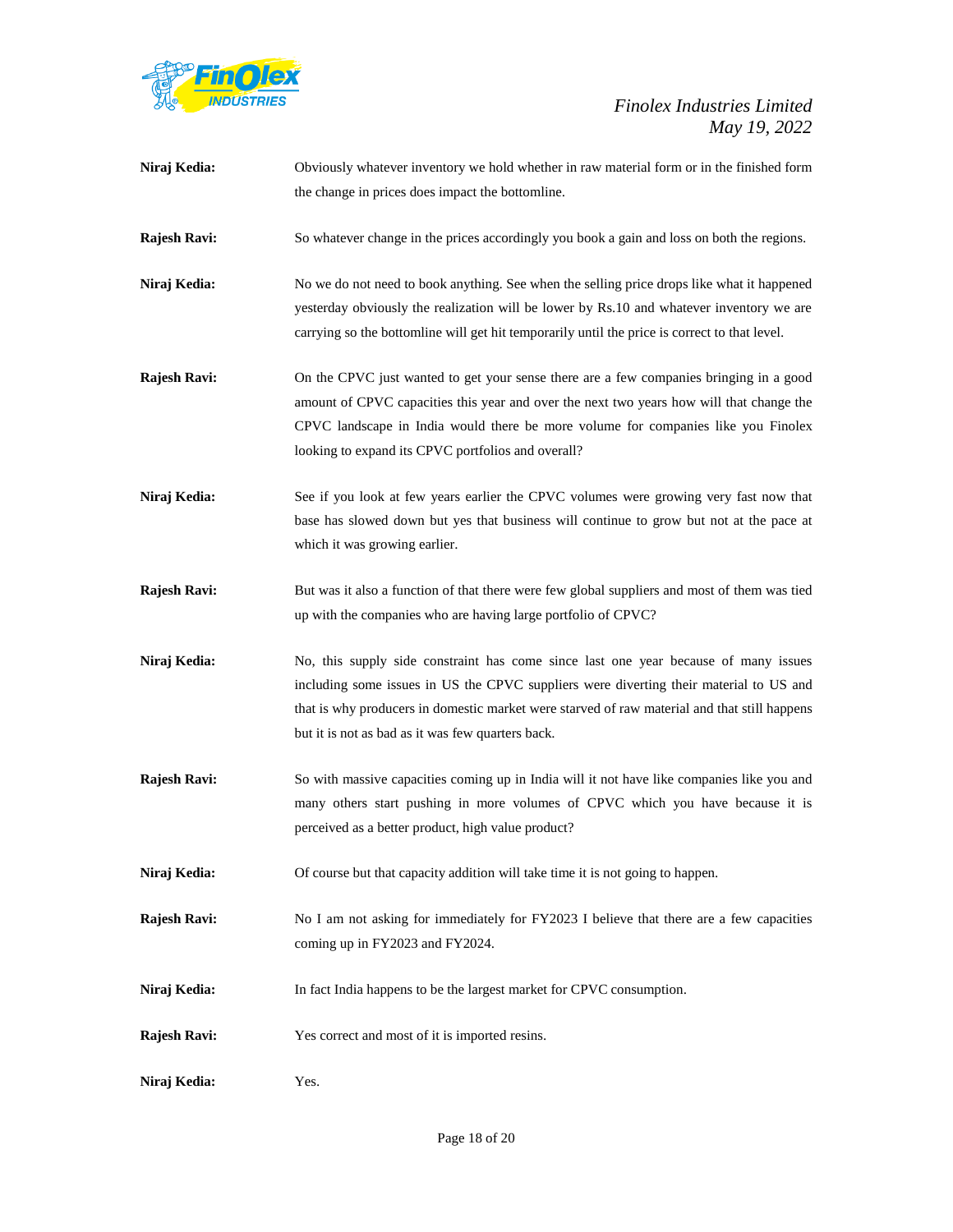

| Rajesh Ravi:         | Great Sir thank you I will come back in the queue.                                                                                                                                                                                                                                                                                                                                                         |
|----------------------|------------------------------------------------------------------------------------------------------------------------------------------------------------------------------------------------------------------------------------------------------------------------------------------------------------------------------------------------------------------------------------------------------------|
| <b>Moderator:</b>    | Thank you. The next question is from the line of Udit Gajiwala from Yes Securities. Please<br>go ahead.                                                                                                                                                                                                                                                                                                    |
| Udit Gajiwala:       | Hi! Sir thank you for taking up my questions. Just a clarification can you help me with the<br>CPVC price trends and what is the price difference currently between PVC and CPVC?                                                                                                                                                                                                                          |
| Niraj Kedia:         | Both prices keep on changing PVC prices are more volatile so as in the past few quarters<br>when the PVC prices shot up very sharply CPVC prices to some extent did not move but<br>then they started also rising because all CPVC producer had to pass on, so then the gap<br>which was there narrowed down but then now it is back to normal because CPVC prices<br>also has risen in last few quarters. |
| Udit Gajiwala:       | Understood and Sir with changing of our user industry mix towards the non-agri base can<br>you share that in non-agri what will be your regional mix for south and west and north if<br>something?                                                                                                                                                                                                         |
| Niraj Kedia:         | Sorry.                                                                                                                                                                                                                                                                                                                                                                                                     |
| Udit Gajiwala:       | Can you share the geographic split of a non-agri mix?                                                                                                                                                                                                                                                                                                                                                      |
| Niraj Kedia:         | No I do not have that.                                                                                                                                                                                                                                                                                                                                                                                     |
| <b>Moderator:</b>    | Thank you. The next question is from the line of Ruchitaa Maheshwari from BOB Caps.<br>Please go ahead.                                                                                                                                                                                                                                                                                                    |
| Ruchitaa Maheshwari: | I actually missed this PVC delta spread for Q4 FY2022 and FY2022 can you please repeat<br>the same?                                                                                                                                                                                                                                                                                                        |
| Niraj Kedia:         | You mean PVC EDC delta?                                                                                                                                                                                                                                                                                                                                                                                    |
| Ruchitaa Maheshwari: | Yes, PVC EDC delta price for Q4 FY2022 and for full year FY2022.                                                                                                                                                                                                                                                                                                                                           |
| Niraj Kedia:         | For Q4 it was \$727 and for full year it was \$785.                                                                                                                                                                                                                                                                                                                                                        |
| Ruchitaa Maheshwari: | Thank you so much.                                                                                                                                                                                                                                                                                                                                                                                         |
| <b>Moderator:</b>    | Thank you. As there are no further questions, I would now like to hand the conference over<br>to Mr. Ritesh Shah for closing comments.                                                                                                                                                                                                                                                                     |